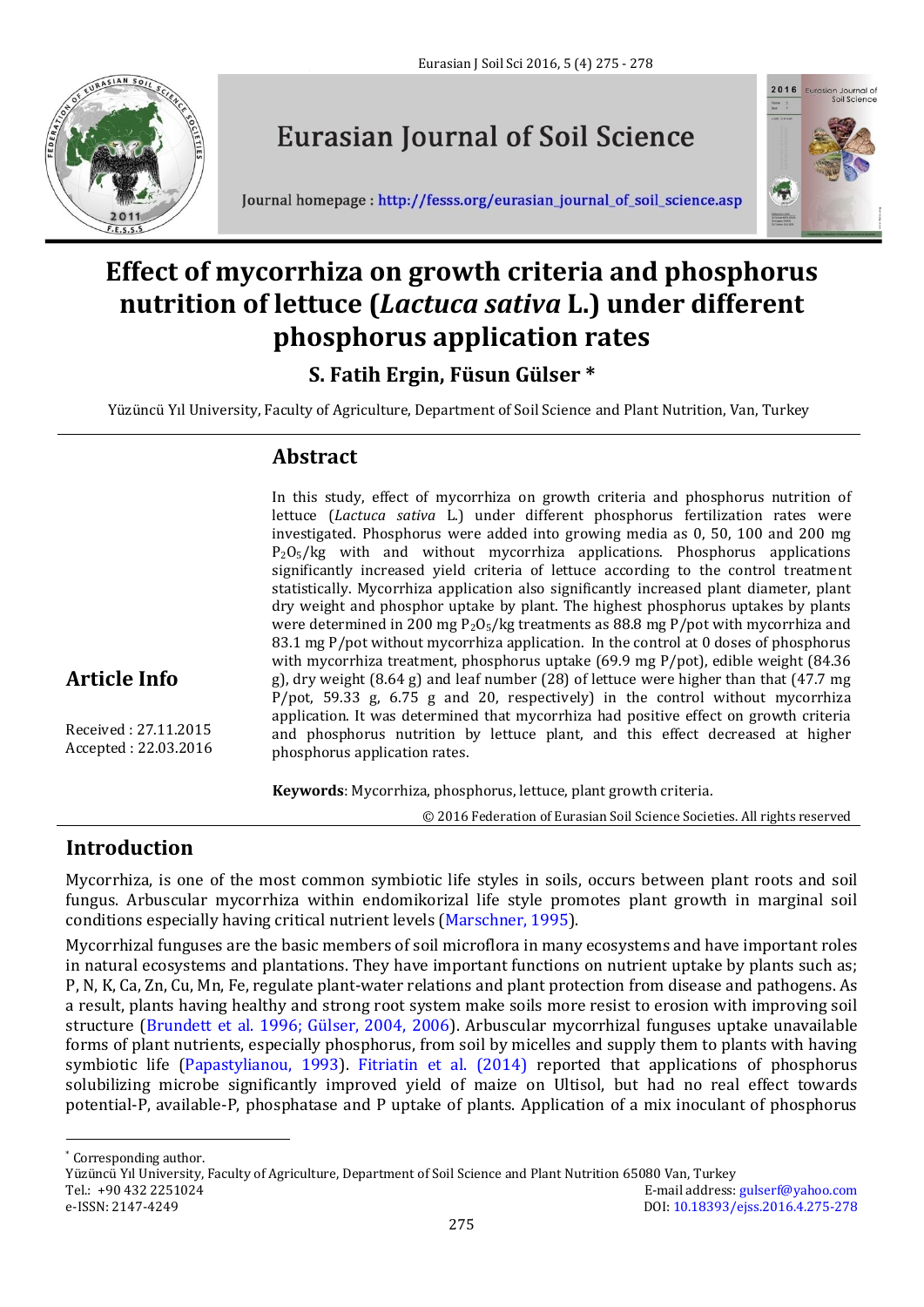solubilizing microbe and phosphorus solubilizing fungi gave better effects on available-P in soil and yield of maize. Asghari and Cavagnaro (2014) studied on mycorrhizal colonization using mycorrhizal and non mycorrhizal plants, arbuscular mycorrhizal external hyphae development, plant growth, nutrient uptake and NO3, NH<sup>4</sup> and available P in soil and leachate. They reported that mycorrhizal fungi highly colonized roots of arbuscular mycorrhizal plant (exotic grass *Phalaris aquatica*) and significantly increased plant growth and nutrient uptake. Columns having *Phalaris aquatica* had higher levels of arbuscular mycorrhizal external hyphae, lower levels of  $NO<sub>3</sub>$ , NH<sub>4</sub> and available P in soil and leachate than non mycorrhizal plant columns.

The most researchers focused on vesicular-arbuscular mycorrhiza because of their additive effects on phosphorus uptake. Smith et al (1992) reported that vesicular-arbuscular mycorrhiza living symbiotically in more than 90% of vegetation in nature plays determinative role in phosphorus uptake by plants.

Besides their limited sources and expensive cost, excessive use of chemical fertilizers can damage soil microorganisms and cause soil pollution. Alternative approaches for chemical fertilizer use in recent years are thought due to increasing environmental pollution and decreasing phosphate rock sources. In this study, effect of mycorrhiza on growth criteria and phosphorus nutrition of lettuce (*Lactuca sativa* L.) under different phosphorus fertilization rates were investigated.

#### **Material and Methods**

This study was carried out in the greenhouse of Horticultural Department of Agricultural Faculty at Yüzüncü Yıl University, Van –Turkey. Some soil physical and chemical properties of soil were determined as follow; texture by hydrometer method (Day, 1965), available phosphorus by Olsen method, pH in 1:1 soil: water suspension by pH meter, salt content of the same suspension by EC meter, lime by Scheibler calcimeter, organic matter by modified Walkley-Black method, total nitrogen by Kjeldahl method, exchangeable potassium, calcium and magnesium by extraction of soil with 1 N neutral ammonium acetate (Kacar, 1994). The results of soil analyses belong to growing media used in this study were given in Table1. According to the results, growing media was slightly alkaline in pH, non saline, moderate in lime content, low in organic matter, total nitrogen and phosphorus contents and adequate in potassium, calcium and magnesium contents.

Table 1. Some physical and chemical properties of growing media.

| Texture           | Sandy clay loam | Total N, %               | 0.07  |
|-------------------|-----------------|--------------------------|-------|
| pH(1:1)           | 8.03            | Available P, ppm         | 6.98  |
| Salt,%            | 0.057           | Exchangeable K, cmol/kg  | 1.23  |
| Lime $(CaCO3)$ ,% | 14.04           | Exchangeable Ca, cmol/kg | 24.00 |
| Organic Matter, % | 0.92            | Exchangeable Mg, cmol/kg | 1.84  |

A mixture of soil:sand:manure in 1:1:1 ratio was used as growing media. The experiment was carried out according to factorial experimental design in randomized plots with two mycorrhiza (with (M+) and without (M-) mycorrhiza) and four phosphorus (0, 50, 100 and 200 mg  $P_2O_5/kg$ ) treatments. The four doses of triple super phosphate (0, 50, 100 and 200 mg  $P_2O_5/kg$ ) and a basic fertilizer of 200 mg N/kg as ammonium sulphate form was added into pots. Yedikule cultivar was used as a plant material. The irrigation was made by using distilled water. The experiment was ended after four months after seed sowing. The plant diameter, leaf number, crown fresh weight and dry weight were determined according to standard methods in harvested plants. The phosphorus contents of plant samples were analyzed according to vanadomolibdo phosphoric acid method reported by Kacar (1994).

The experimental data were analyzed by SPSS statistic program and means significantly different each other were shown with LSD test.

#### **Results and Discussion**

The effects of mycorrhiza and phosphorus applications on some yield criteria and phosphorus uptake in lettuce were given in Table 2. The mycorrhiza applications have significant effects on plant diameter, dry weight and phosphorus uptake. The phosphorus applications also significantly affected on dry weight and phosphorus uptake. The phosphorus uptake was also significantly influenced by mycorrhiza x phosphorus interaction.

Mycorrhiza application into growing media generally increased plant diameter compared with growing media without mycorrhiza application (Table 3). Mean of plant diameter (19.7 cm) in mycorrhiza added (M+) media was significantly higher than that (18.2 cm) in mycorrhiza nonadded (M-) media. There is no significant effect of mycorrhiza application on leaf number at different phosphorus rates. The mean values of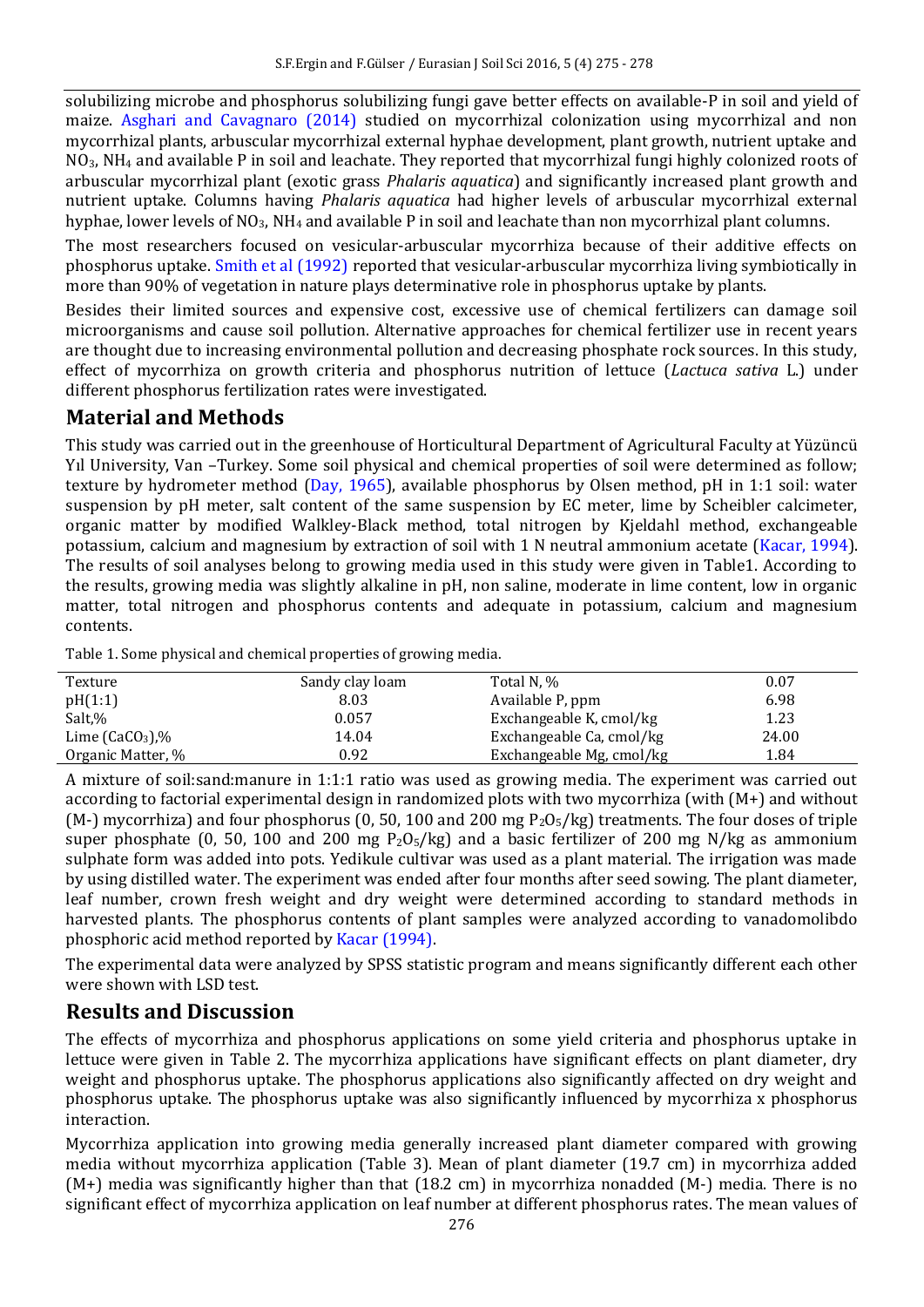leaf numbers were significantly affected by different phosphorus application rates. The lowest and the highest mean values of leaf number were obtained as 24 and 31 at 0 and 50 mgP/pot application rates, respectively (Table 3).

Table 2. According to variance analysis, F values for effect of mycorrhiza and phosphorus application on yield criteria and phosphorus uptake by lettuce.

| <b>Variation Sources</b> | df | Plant diameter | Leaf number | Fresh weight | Dry weight | Phosphorus uptake |
|--------------------------|----|----------------|-------------|--------------|------------|-------------------|
| Mycorrhiza (M)           |    | $4.76**$       | 2.47        | 3.22         | $8.17**$   | $8.84**$          |
| Phosphorus (P)           |    | 0.84           | 2.78        | 1.75         | $4.31**$   | $36.06**$         |
| MXP                      |    | 2.10           | 2.84        | $914**$      | $31.04**$  | $28.10**$         |
| ________                 |    |                |             |              |            |                   |

\*\* significant at P<0.01 level.

Table 3. Effects of mycorrhiza (M) on plant diameter and leaf number at different phosphorus rates.

| Phosphorus | Plant diameter (cm) |                   |      | Leaf number |            |      |
|------------|---------------------|-------------------|------|-------------|------------|------|
| (mg P/kg)  | with $M+$           | without M-        | Mean | with $M+$   | without M- | Mean |
|            | 19.6                | 17.3              | 18.5 | 28          | 20         | 24 b |
| 50         | 21.6                | 18.0              | 19.8 | 35          | 27         | 31 a |
| 100        | 18.3                | 19.0              | 18.5 | 27          | 30         | 29ab |
| 200        | 19.3                | 18.3              | 18.8 | 27          | 28         | 28ab |
| Mean       | $19.7 a*$           | 18.2 <sub>b</sub> |      | 29          | 27         |      |

\* There are significant differences between the means shown with different letters at P<0.01 level.

The mycorrhiza applications increased crown or fresh plant weight at the control treatment (Table 4). The interaction between mycorrhiza and phosphorus significantly affected fresh plant weight (Table 2). The lowest and the highest fresh plant weight means were obtained in media without mycorrhiza application as 59.33 g/pot for control and 96.23 g/pot for 200 mg P application (Table 4). The increasing phosphorus doses upper than 50 mg/kg decreased fresh plant weight in mycorrhiza added media. On the other hand, low phosphorus doses (0 and 50 mg/kg) increased plant dry weight in mycorrhiza added growing media. However, at the higher P application rates (100 and 200 mg P/kg), fresh plant weights for mycorrhiza application decreased. The highest plant dry weight mean was obtained as 9.91 g/pot in mycorrhiza and 50 mg/kg phosphorus added media. Fitriatin et al. (2014) reported that increasing doses of P fertilizer can inhibit the activity of phosphatase. Phosphate fertilizer with 50% recommendations dose gave better effects on potential-P in soil and maize yields.

| Phosphorus |         | Fresh weight (g/pot) |       |           | Dry weight (g/pot) |           |
|------------|---------|----------------------|-------|-----------|--------------------|-----------|
| (mg P/kg)  | with M+ | without M-           | Mean  | with $M+$ | without M-         | Mean      |
|            | 84.36   | 59.33                | 71.85 | 8.64      | 6.75               | $7.69 h*$ |
| 50         | 93.93   | 62.73                | 78.33 | 9.91      | 6.87               | 8.39 a    |
| 100        | 77.50   | 81.86                | 79.68 | 7.32      | 8.82               | 8.07 ab   |
| 200        | 74.13   | 96.23                | 85.18 | 8.09      | 9.21               | 8.66 a    |
| Mean       | 82.48   | 75.04                |       | $8.49a*$  | 7.91 b             |           |

Table 4. Effects of mycorrhiza (M) on fresh and dry plant weights at different phosphorus rates.

\*There are significant differences between the means shown with different letters at P<0.01 level.

The plant dry weight mean (8.49 g/pot) in mycorrhiza application was significantly higher than that (7.91 g/pot) in nonmycorrhiza added media. Some researchers studied on different plants such as; Welling et al. (1991) in pea, Şimşek et al. (1998) in tomato, pepper and eggplant, Çetiner et al. (1999) in sweet corn, and obtained the similar results. Mycorrhiza applications increased plant dry weight in low phosphorus doses (0 and 50 mg P/kg). These increases were occurred at high phosphorus rates of nonmycorrhiza added media.

The increasing phosphorus rates increased phosphorus uptake by lettuce (Table 5). The lowest and the highest phosphorus uptakes were obtained as 47.66 mg/kg and 88.78 mg/kg for nonmycorrhiza added media with 0 and 200 mg/kg phosphorus application rates, respectively. Also, the lowest and the highest phosphorus uptake means were obtained as 58.81 mg/kg and 85.93 mg/kg in 0 and 200 mg/kg phosphorus applications, respectively. While mycorrhiza application increased phosphorus uptake by plant in low phosphorus rates, phosphorus uptake by plant decreased in higher phosphorus rates (Table 5). Ortaş et al. (2004) reported that some plants develop the adaptation mechanism to benefit from soil phosphorus in phosphorus deficient soils. Several researchers (Li et al. 1996, Ortaş et al. 1996, Bago and Azcon-Aquilar 1997) reported that plant roots having symbiotic life with mycorrhiza play role in increasing of phosphorus uptake due to their ability in regulation of soil pH. Waterer and Coltman (1989) reported that mycorrhiza